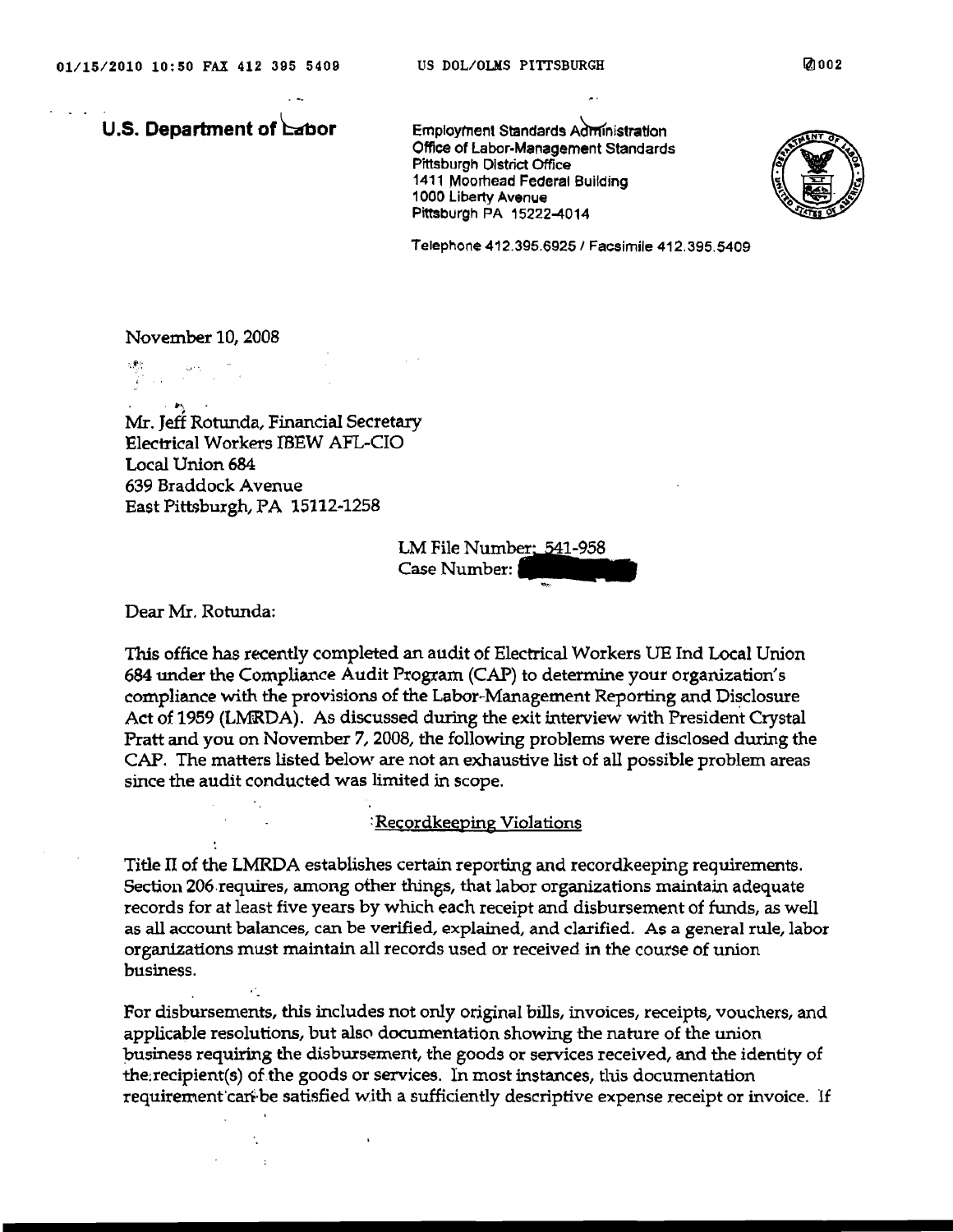$\bar{\phantom{a}}$ 

Mr. Jeff Rotunda November 10, 2008 Page 2 of 5

an expense receipt is not sufficiently descriptive, a union officer or employee should write a note on it providing the additional information. For money it receives, the labor organization must keep at least one record showing the date, amount, purpose, and source of that money. The labor organization must also retain bank records for all accounts.

The audit of Local 684's 2008 records revealed the following recordkeeping violations:

1. Information not Recorded in Meeting Minutes

During the audit, Ms. Pratt advised OLMS that the membership authorized payment of officer stipends in a previous year at a membership meeting. Ms. Pratt also advised OLMS that the membership authorized payment of officers' expenses to attend conventions as well as payment of local union hall expenses including rent and utilities. Section 6(a) of UE Local #684 Constitution requires that the Recording Secretary shall keep all records of the meetings of the local Union and of the Local Executive Board. However, Local 684 maintained no minutes of those meetings. Minutes of all membership or executive board meetings must report any disbursement authorizations made at those meetings.

### 2. Lack of Salary Authorization

Local 684 did not maintain records to verify that the salaries reported in Item 24 (All Officer and Disbursements to Officers) of the LM-3 was the authorized amount and, therefore, was correctly reported. The union must keep a record, such as meeting minutes, to show the current salary authorized by the entity or individual in the union with the authority to establish salaries,

3. Lost Wages

Local 684 did not retain adequate documentation for lost wage reimbursement payments to union officers and employees totaling at least \$631.64. The union must maintain records in support of lost wage claims that identify each date lost wages were incurred, the number of hours lost on each date, the applicable rate of pay, and a description of the union business conducted. The OLMS audit found that Local 684 officers and employees did not identify on the lost wage vouchers the union business conducted.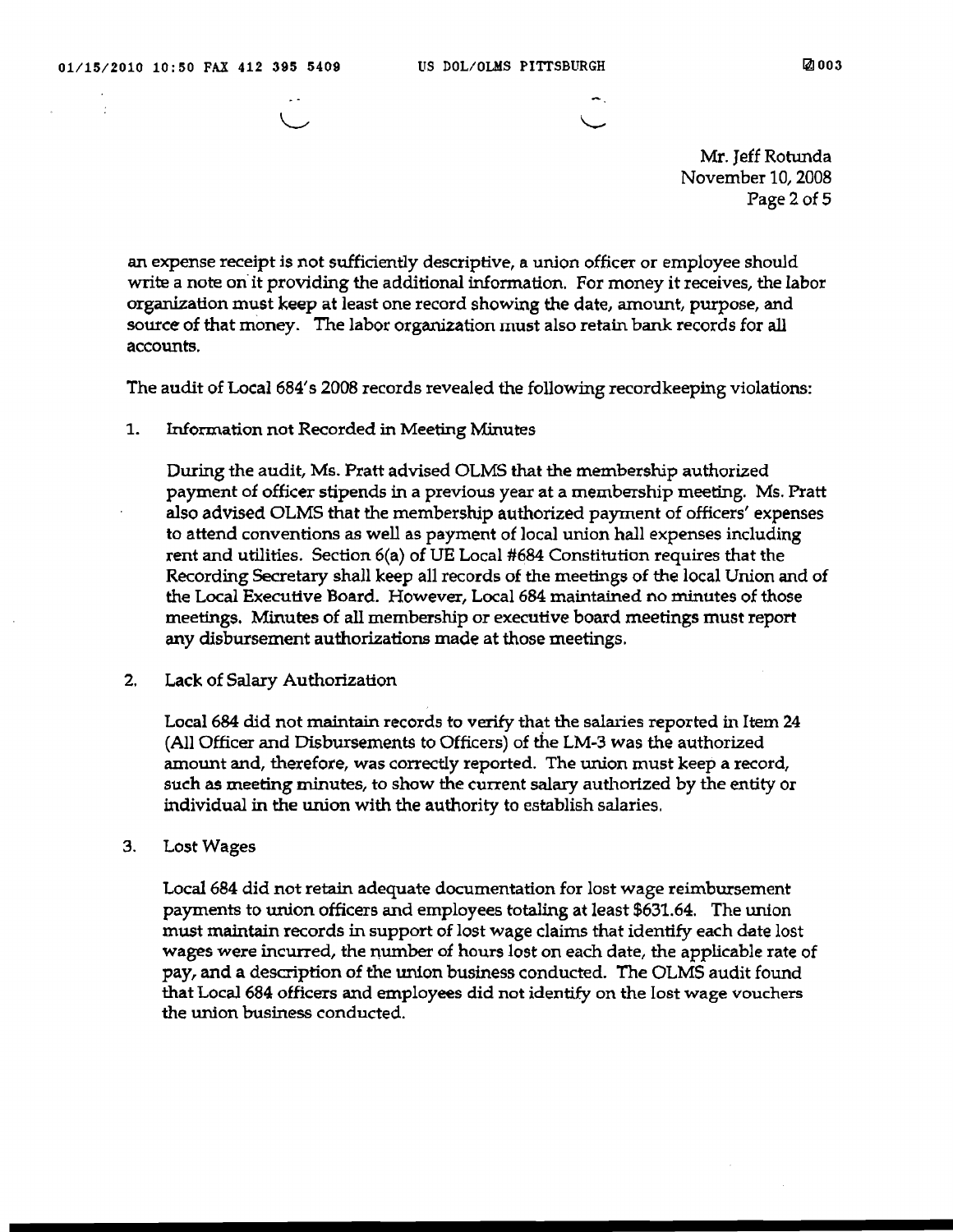Mr. Jeff Rotunda November 10, 2008 Page 3 of 5

## 4. General Reimbursed Expenses

Local 684 did not retain adequate documentation for reimbursed expenses incurred by union officers totaling at least \$350.00. For example,

- a. Check**tless Produced** June 18, 2007, payable to Fuller Hose Gravel Pit Park in the amount of \$160.00 did not have any supporting documentation. The purpose on the check and local's voucher is listed as "Pavilion Rental" Picnic."
- b. Check dated September 1, 2007, payable to in the in the amount of \$190.00 did not have any supporting documentation. The purpose on the check and local's voucher is listed as "Picnic Clown Children."

As previously noted above, labor organizations must retain original receipts, bills, and vouchers for all disbursements. 'The president and treasurer (or corresponding principal officers) of your union, who are required to sign your union's LM report, are responsible for properly maintaining union records.

Based on your assurance that Local 684 will retain adequate documentation in the future, OLMS will take no further enforcement action at this time regarding the above violations.

# Reporting Violations .

The audit disclosed a violation of LMRDA Section 201(b), which requires labor organizations to file annual financial reports accurately disclosing their financial condition and operations. The Labor Organization Annual Report Form LM-3 filed by Local 684 for fiscal year ending 04/30/2008, was deficient in the following areas:

1, Disbursements to Officers

Local 684 did not include some reimbursements to officers totaling at least \$98.19 in the amounts reported Item 24 (All Officers and Disbursements to Officers). It appears the union erroneously reported these payments in Item 46.

Local 684 did not report the names of some officers and the total amounts of payments to them or on their behalf in Item 24 (All Officers and Disbursements to Officers). The union must report in Item 24 all persons who held office during the year, regardless of whether they received any payments from the union.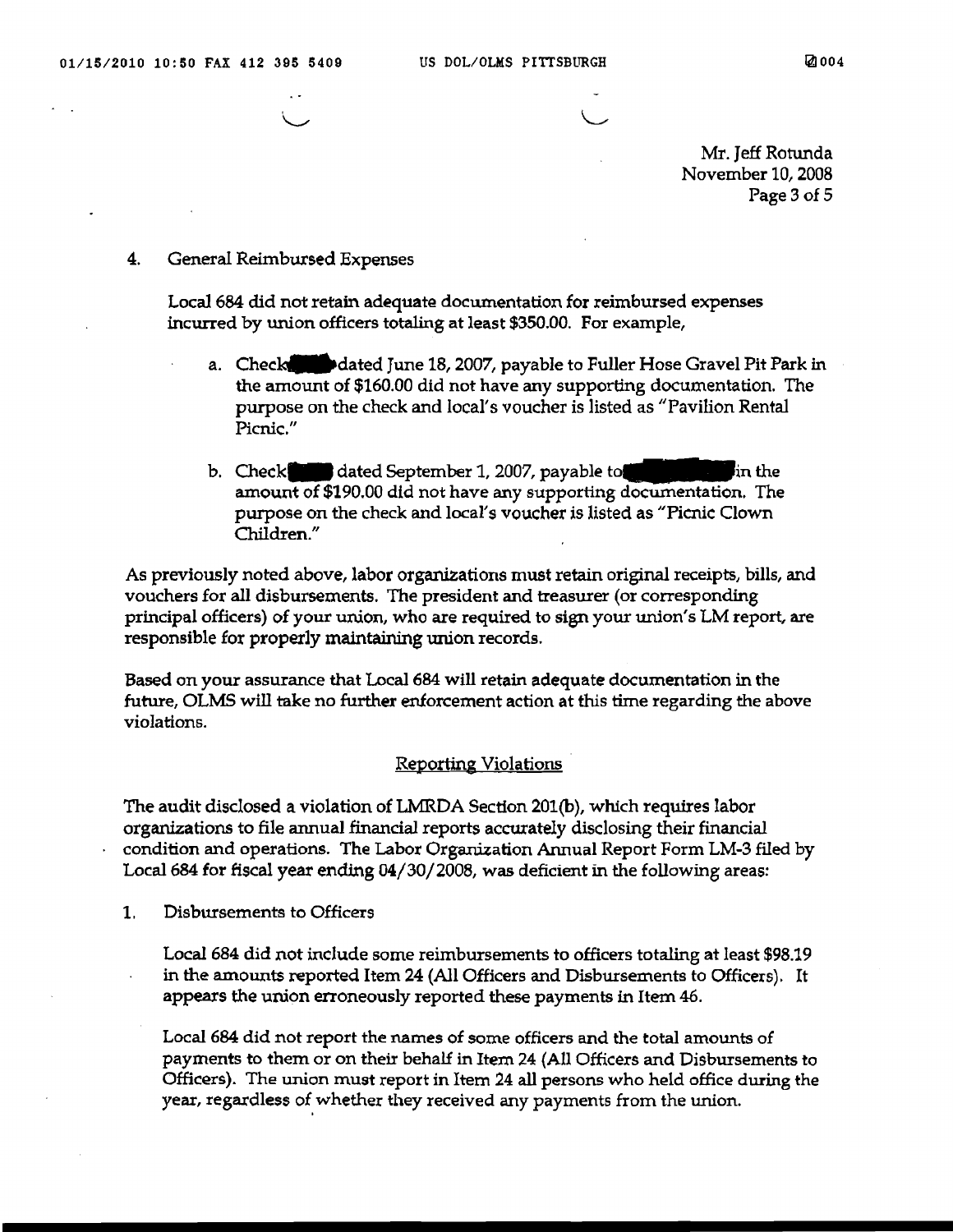$\omega$  and  $\omega$  and  $\omega$ 

Mr. Jeff Rotunda November 10, 2008 Page 4 of 5

The union must report most direct disbursements to Local 684 officers and some indirect disbursements made on behalf of its officers in Item 24. A "direct disbursement" to an officer is a payment made to an officer in the form of cash, property, goods, services, or other things of value. See the instructions for Item 24 for a discussion of certain direct disbursements to officers that do not have to be reported in Item 24. An "indirect disbursement" to an officer is a payment to another party (including a credit card company) for cash, property, goods, services, or other things of value received by or on behalf of an officer. However, indirect disbuxsements for temporary lodging (such as a union check issued to a hotel) or for transportation by a public carrier (such as an airline) for an officer traveling on union business should be reported in Item 48 (Office and Administrative Expense).

I am not requiring that Local 684 file an amended LM report for 2008 to correct the deficient items, but Local 684 has agreed to properly report the deficient items on all future reports it files with OLMS.

### Other Issues

#### Signing Blank Checks

During the audit, you advised that President Pratt signs blank checks; however, if President Pratt is not available, Recording Secretary Wilkinson or Executive Board member Benden sign blank checks. Your union's bylaws require that all checks be signed by the president and treasurer. The two signature requirement is an effective internal control of union funds. Its purpose is to attest to the authenticity of a completed document already signed. However, signing a blank check in advance does not attest to the authenticity of a completed check, and negates the purpose of the two signature requirement. OLMS recommends that Local 684 review these procedures to improve internal control of union funds.

I want to extend my personal appreciation to Electrical Workers DE Ind Local Union 684 for the cooperation and courtesy extended during this compliance audit. I strongly recommend that you make sure this letter and the compliance assistance materials